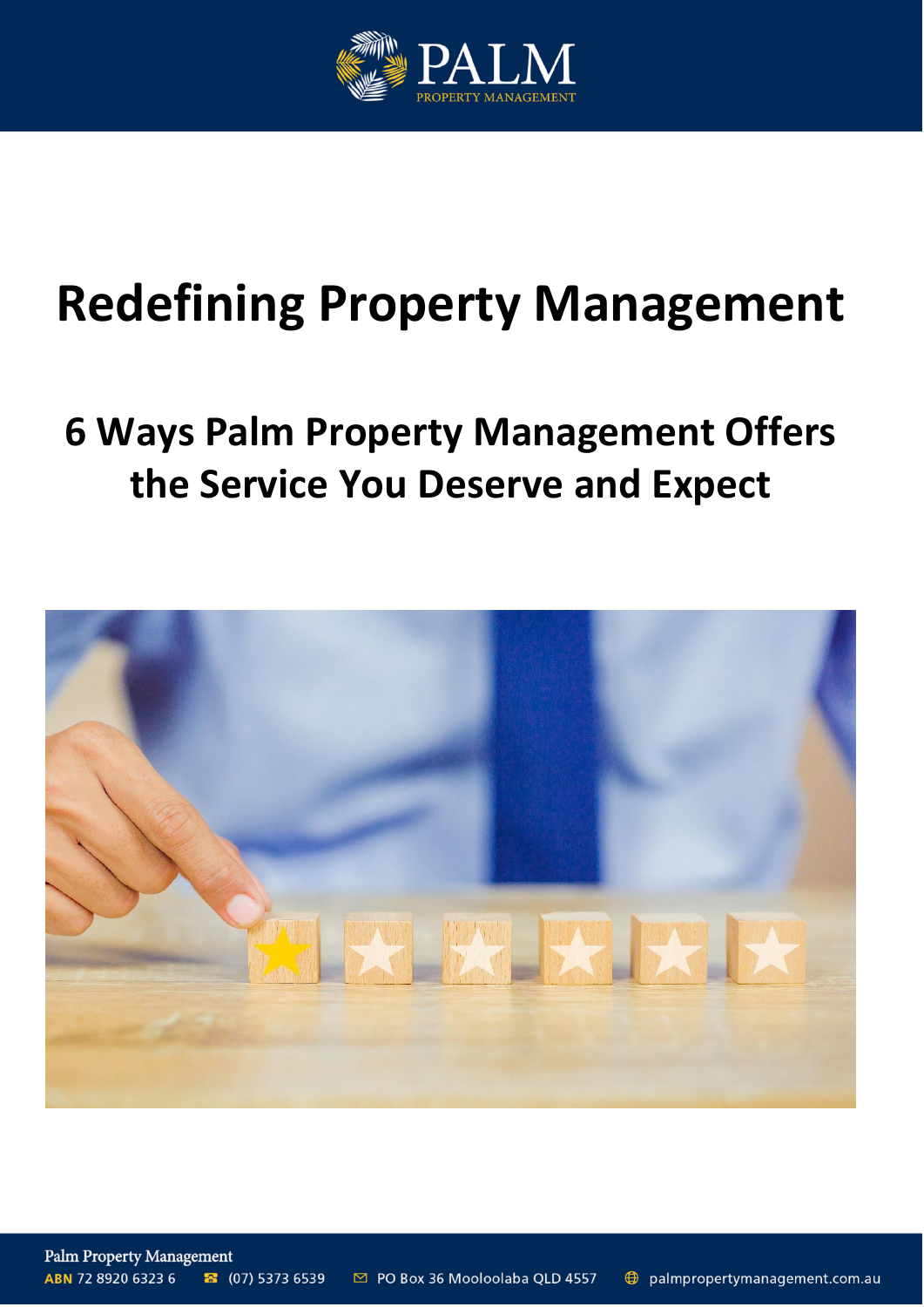

# **A Property Management Company that** *Cares Enough* **to Do It Right**

When you hire a property management company, you expect a certain level of service. The reality is that you rarely get it. Here are six ways Palm Property Management exceeds the service you expect and deserve from whom you're entrusting with the management of your investment property.

#### **1. Low Fees with No Hidden Charges**

Fees you would expect to pay in addition to your monthly management fee:

- Monthly and Annual Statement fees
- Admin, sundry and postage fees
- Tribunal representation fees
- Insurance claim lodgement fees
- Warranty claim lodgement fees
- Additional maintenance fees
- TICA Application Fees

**Palm Property Management charges \$0 in hidden fees**. Just a single, all-inclusive flat fee that is lower than the base fees charged by almost every other property management company on the coast.

And, for the first six months, you'll get our *truly* unbeatable **6-month free management Introductory Rate**.

#### **2. Proactive Preventive Maintenance**

Rather than neglect your property until you or the tenant complains about some unbearable condition or something major going wrong that could have easily been prevented. Palm Property Management takes a proactive approach with preventive maintenance. Our service minimizes major costs in the short and long term, keeping tenants happy and well-cared for.

With almost 20 years of experience in property management, I can take just one walk through the property and identify maintenance issues that could lead to hefty costs down the road. Issues such as poor maintenance of gutters, unaddressed roof leaks, poor sealing of wet areas such as baths/sinks, and general maintenance around the house that could cause injury to a tenant and liability for an investor.

Palm Property Management maintenance service includes:

- **Regular and thorough routine inspections** of the property we will catch problems early and maintain good tenant relations in the process
- **Code compliance**, such as smoke alarms and pool safety as per legislation
- **Detailed entry and exit reports** at the commencement and termination of a tenancy an average of 300 to 500 photos for a two-bedroom property
- **Prompt and regular communication** is an absolute promise
- **Trusted and competitive tradespeople** to ensure the best job is done in the most cost effective way. Before and after photos provided where necessary

You will always *know* the condition of your property, because *we're* taking care of it.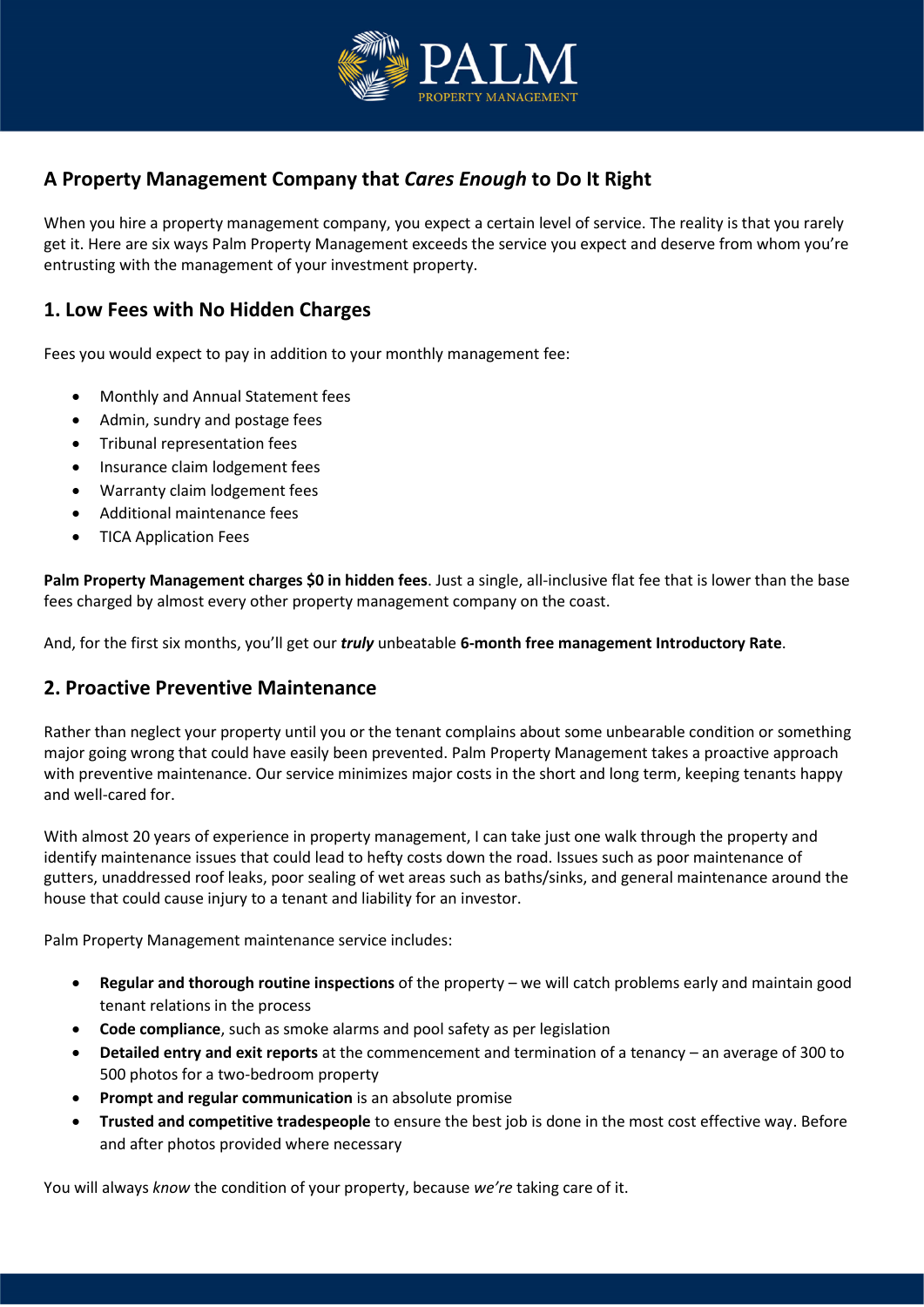

## **3. Unbeatable Service and Availability**

Susan Henley is the owner of the business and will be managing your property personally. You will not be switched to a new manager every six months. She treats your property as if it were her own, giving it the time and care it deserves. If maintenance issues arise, she will fully appraise the issue and will engage a tradesperson upon your instruction.

You will also have 24/7 access to your property via the portal and app. Details for which will be provided to you upon commencement of the management of your property.

With Palm Property Management; you will not be neglected or ignored! We honour strict response times, replying to all phone calls within 4 hours, and all emails within 24 hours if not before. For major issues, you can even reach us out of office hours. We will make ourselves available so you can have peace of mind.

You also receive our **Guarantee of On-Time Lease Renewals**. We've seen many property managers fail to act to renew a fixed-term lease in time. This leaves the investment vulnerable and at risk of vacancy at short notice.

Palm Property Management will not let this happen to your property. We commence the lease renewal process three months prior to the end of the lease and will market your property 28 days prior to the end of the lease if the tenant has not provided a fixed-term commitment.

How can we provide so much hands-on service?

Because we are exclusively a *property* management company. We do not engage in the buying and selling of properties. We have chosen to solely focus on what we do best – serving you and your tenants with our full attention and commitment.

#### **4. Caring but Firm Tenant Management**

Tenants are not second-class citizens. In most cases, they are the second highest income providers for an investor. They are your clients and therefore our clients. We treat them with respect and empathy as we know that your investment is **their** home. We provide our same trademark high level of service and support to them while ensuring that they are educated about and held to their responsibilities.

Our tenant management includes:

- Zero tolerance on arrears we take every initiative to keep your payments up to date
- Management of water usage invoicing and bill payments
- Addressing tenant negligence so that you are not out of pocket
- Investor court representation, if it becomes necessary

If you have problems with tenants, we will fight for the best possible outcome for you. Here's one example of how this feels:

*"I had a very difficult tenant. They took us to Qcat and were claiming \$7.5k in compensation from their tenancy. Ms Susan Henley supported and assisted me in a manner that was above and beyond her pay grade. I cannot thank Susan for her tireless efforts and unwavering support. When I was in doubt through the belligerent tactics of [the tenant], she remained a level and calming influence."*

-Christopher, Investor

We won this case on behalf of the investor, who was ordered to make no payment to the tenant.